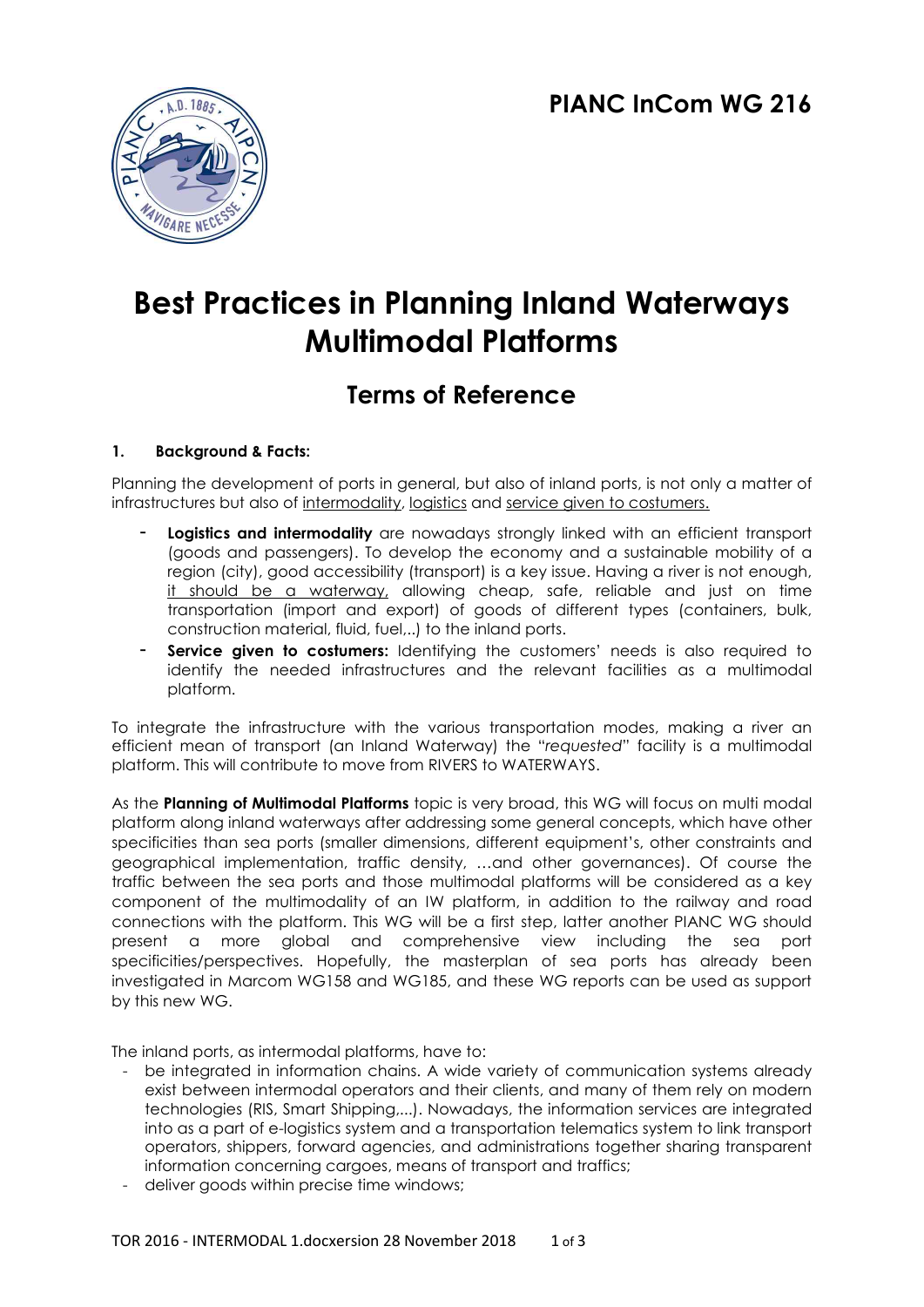- synchronize the logistical services into the production procedures with the minimal level of stocks;
- assure the cooperation of different partners in the production/consumption chains with thus the effective information exchanges, which provide the basic conditions (time intervals) for previsions, optimizations, and marketing.

Some of these issues (as the "*information chains*") will not be discussed in this WG as already tackled in WG125 (RIS) and WG156 (e-navigation).

## **2. Objectives and Intended product**

The objective of having a PIANC WG on multimodal platforms is to help the decision makers (port managers, waterway managers, …) to make the right choice, identify the relevant investment and platform locations. Multimodal platforms are mandatory tools for an efficient logistics, and therefore efficient waterways, serving at the economic development of a region or a country.

The "pragmatic" objectives (outcomes) of the WG will be:

- To present a series of case studies (project reviews) used to establish lessons learnt; on ports which have transitioned to multi-modal platforms (success stories), including connection between maritime ports and such IW platforms;
- To identify (based on these case studies) a methodology to assess the feasibility of a multimodal platforms along an inland waterway. This methodology should be able to support various specific IW development plans.

#### **3. Detailed Content:**

The WG report has as major objective to propose a general methodology, based on case studies, framing the required studies to assess the feasibility of multi modal platforms.

This methodology may include the following steps (this list is not exhaustive and will be completed by the WG):

- General concepts for multimodal platforms where waterborne transport (maritime and/or inland navigation) is present will be derived from the case studies.
- Market Analysis:

Identification of the needs in term of transport of goods and passengers, on the waterway but also for road and train (we need a multi modal transport model analysis):

- Transport what?
- How much?
- From where to where?

What are the current traffic (goods and passengers)? What are the trends for the future?

- Identify the stakeholders (shipping lines, ports, local industries, ..);
- Concept design of a platform in a IW:
	- Where to build?
	- What are the required facilities (quays, cranes, storage, ..)?
	- What are the target, connecting modes, expected size, required access, ...?
	- Environment impacts;
	- Societal impacts & social acceptance (treat = Nimby);
	- Economic impacts (jobs, ..);
- How to manage a platform and how to make it efficient (business plan)?